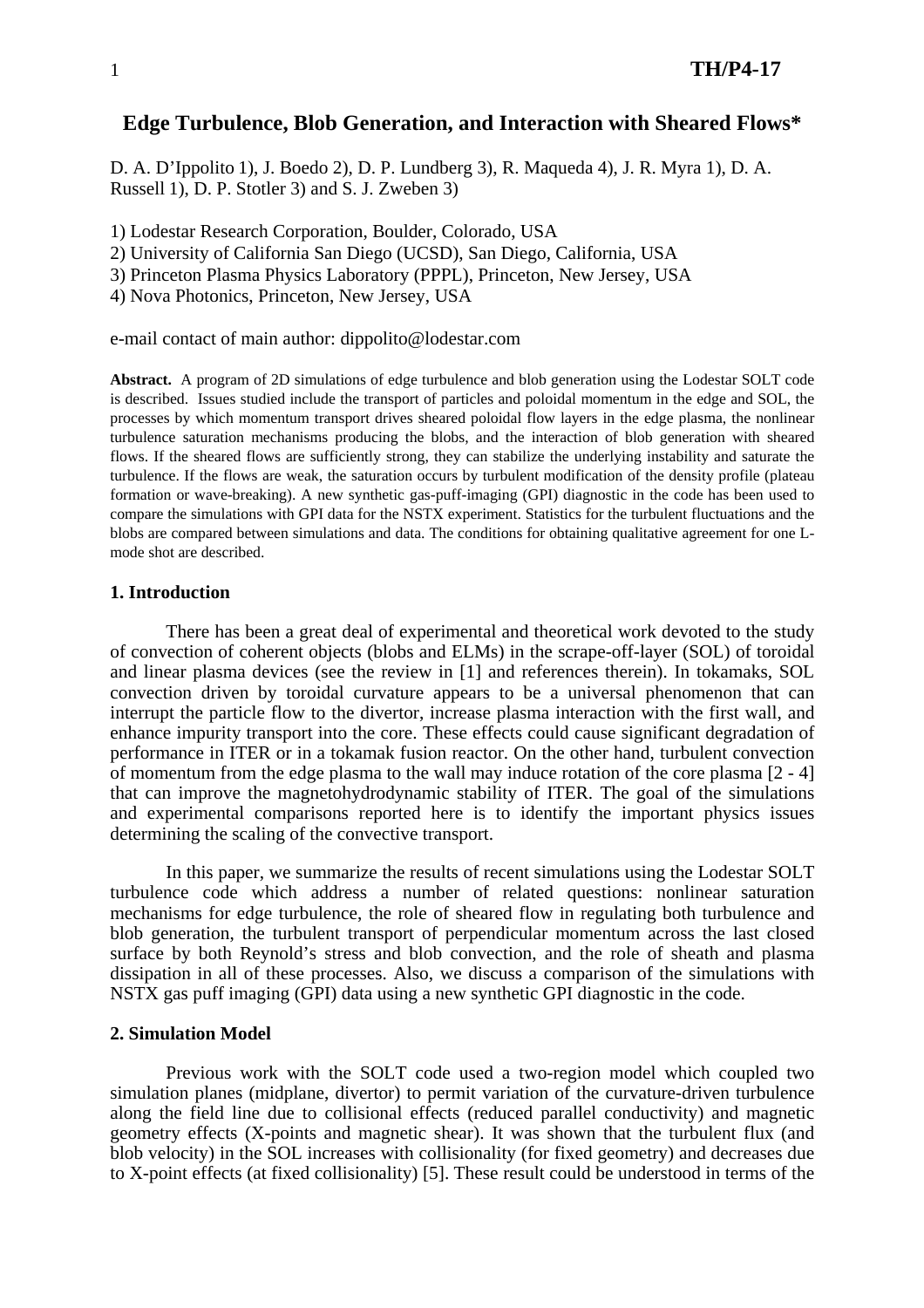flow of electrical current in the blob circuit [5, 6], viz. the blob velocity is proportional to the total resistance in the circuit, which is determined by both the parallel and perpendicular plasma resistance ( $\approx$  collisionality) and the sheath resistance. Zonal flow was suppressed in these simulations. The next step was to include sheared flow in the binormal  $(\hat{\mathbf{e}} \times \mathbf{b})$ direction and to investigate the complicated interplay between sheared flow and turbulence, and the effect of this interplay on both particle and momentum flux.

 In the present work, the code has been modified to treat flows and momentum transport. We solve a reduced set of equations [3, 7] numerically for the evolution of vorticity, density, temperature and zonal fluid momentum, in the two dimensions orthogonal to the magnetic field in the edge and SOL of a tokamak. To keep the code as streamlined as possible, only a single (midplane) region is employed for the work discussed in this paper, but the physics model is generalized to include drift-wave terms, which provide directionality and drive flows in the edge plasma. Another new featureis a momentum-conserving treatment for the zonally-averaged flows [7]. The input profiles are chosen to model the edge-SOL boundary, with drift-wave physics inside the last closed surface (LCS), sheath dissipation outside the LCS, and uniform curvature. A new synthetic diagnostic has also been added to the SOLT code which calculates the GPI intensity for given density, temperature, and neutral profiles.

# **3. Perpendicular Momentum Transport**

 It has been suggested that turbulence transports plasma momentum out of the core region and towards the wall, providing a momentum "source" that can induce net core plasma rotation as well as sheared zonal flows in the edge [2]. Motivated by this idea, preliminary results on turbulent momentum transport were reported at the last IAEA meeting [3]; a more complete analysis [7] has since been carried out for momentum in the binormal direction, perpendicular to both the radial (x) and magnetic field (z) directions.

 The 2D simulations show that turbulence in the vicinity of the last closed surface transports plasma momentum away from the core region towards the wall, and hence provides a momentum "source" that can induce net core plasma rotation as well as sheared flows in the edge [3, 7]. The net momentum transferred to the core is influenced by a number of physical effects: dissipation, the competition between momentum transport by Reynolds stress and passive convection by particles, intermittency (the role of blobs carrying momentum), and velocity shear regulation of turbulence.

 Some specific results from the simulations: (1) The generation of net flow (as opposed to local bipolar flows) requires momentum loss in the SOL by sheath dissipation. (2) The Reynolds stress contribution  $\langle n \rangle \langle v_x v_y \rangle$  is opposed by the passive loss of momentum



*FIG. 1 Probability distribution function (PDF) of particle flux (blue dashed line) and momentum flux (red solid line)*

 $\langle$ nv<sub>y</sub> $\rangle$   $\langle$ v<sub>y</sub> $\rangle$  carried by exiting particles, where  $\langle \ldots \rangle$  is an ensemble  $(y, t)$  average. The two terms nearly cancel, but the Reynolds term was slightly larger in our simulations. (3) Transport of perpendicular momentum across the LCS is dominated by turbulent (drift-curvature driven) fluxes in a radial region just inside the LCS where blob formation is not yet complete. Thus, in the steady turbulent state, the *blob* transport of momentum is a small effect. This is illustrated in *FIG. 1*, which compares the normalized probability distribution functions (PDFs) of the particle flux (dashed line) and momentum flux (solid line) at the LCS. Note that the left-right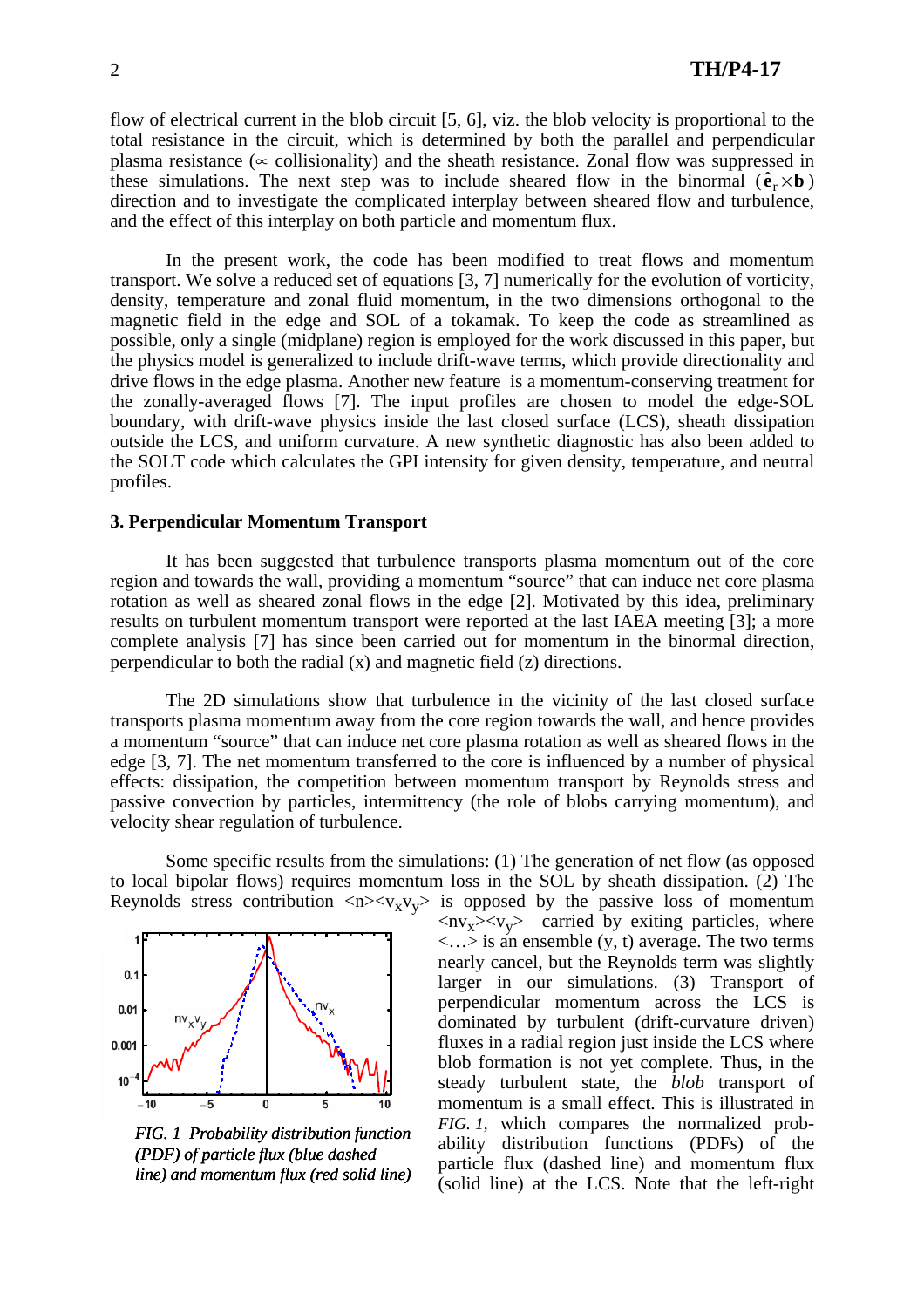asymmetry (related to the skewness) is much greater for the particle flux than for the momentum flux, confirming that blobs play a reduced role in momentum transport. A related observation is that for steady-state turbulence, the particles transport by larger, more coherent structures than the momentum. However, significant blob-related momentum transport can occur as a transient response, e.g. due to rapid changes in the core-side gradients and/or sheared flows. (4) Another significant result is that the edge momentum source adjusts to match the rate of momentum transfer into the core, keeping the edge velocity shear nearly constant. This result suggests the importance of the sheared flow in regulating the turbulence.

### **4. Turbulence Saturation and Role of Sheared Flow**

A series of simulations was carried out to investigate the physical mechanism responsible for nonlinear saturation of the turbulence. A damping term  $(-v_{py} \bar{p}_y)$  was included in the zonally-averaged momentum equation, and the parameter  $v_{py}$  was varied



*FIG. 2 Plots of sheared flow (dashed line) and radial particle flux (solid line) vs flow dissipation*

from 0 to  $\infty$ . It was found that there are two regimes (*see FIG. 2*):

(a) In the limit  $v_{py} \rightarrow \infty$ , the zonal flow is absent, the turbulence saturates at a relatively high level, and it produces convecting objects that look more like radial streamers than blobs. The time-history of the turbulent flux shows *quasi-periodic* oscillations, and it appears to saturate by *wavebreaking*, i.e. the condition  $\langle \nabla \delta n_{\rm rms} / \nabla \overline{n} \rangle \sim 1$  is satisfied near the surface of maximum growth rate. Physically, this condition is satisfied because the large turbulent flux causes density plateau formation outside the

LCS, reducing  $\nabla \overline{n}$ . Note that in Secs. 4 and 5 an overbar denotes a zonal average and <...> denotes a time average.

(b) In the limit  $v_{pv} \rightarrow 0$ , the zonal flow is strong, the turbulence saturates at a lower level and produces convecting objects that look blob-like. The time-history of the turbulent flux shows *intermittent* bursts, and the turbulence saturates as a result of the stabilizing effect of the *sheared flow*s.  $\langle \overline{n} \rangle$ 

 There is a smooth transition from the sheared-flow to the wave-breaking regime as  $v_{\text{pv}}$  increases. This is shown in *FIG*. 2 for both the particle flux  $\Gamma =$  and for the sheared flow in the binormal (approximately poloidal) direction,  $-d < \overline{v}_v > / dx$ . Both quantities are normalized to have peak values of unity. The flux is measured at the "sheath position" ( $\Delta r =$ 4.42 cm), while the sheared flow is measured at  $\Delta r = 0$ . Here,  $\Delta r$  is the radial distance from the nominal LCS (defined at the mid-plane) with  $\Delta r > 0$  in the SOL. (In this paper, we use x and ∆r interchangeably.) The significance of the region  $0 < \Delta r < \Delta r_{sh} = 4.42$  cm (where field



*FIG. 3 Plot of average density profile for several values of flow dissipation parameter* <sup>ν</sup>*py.*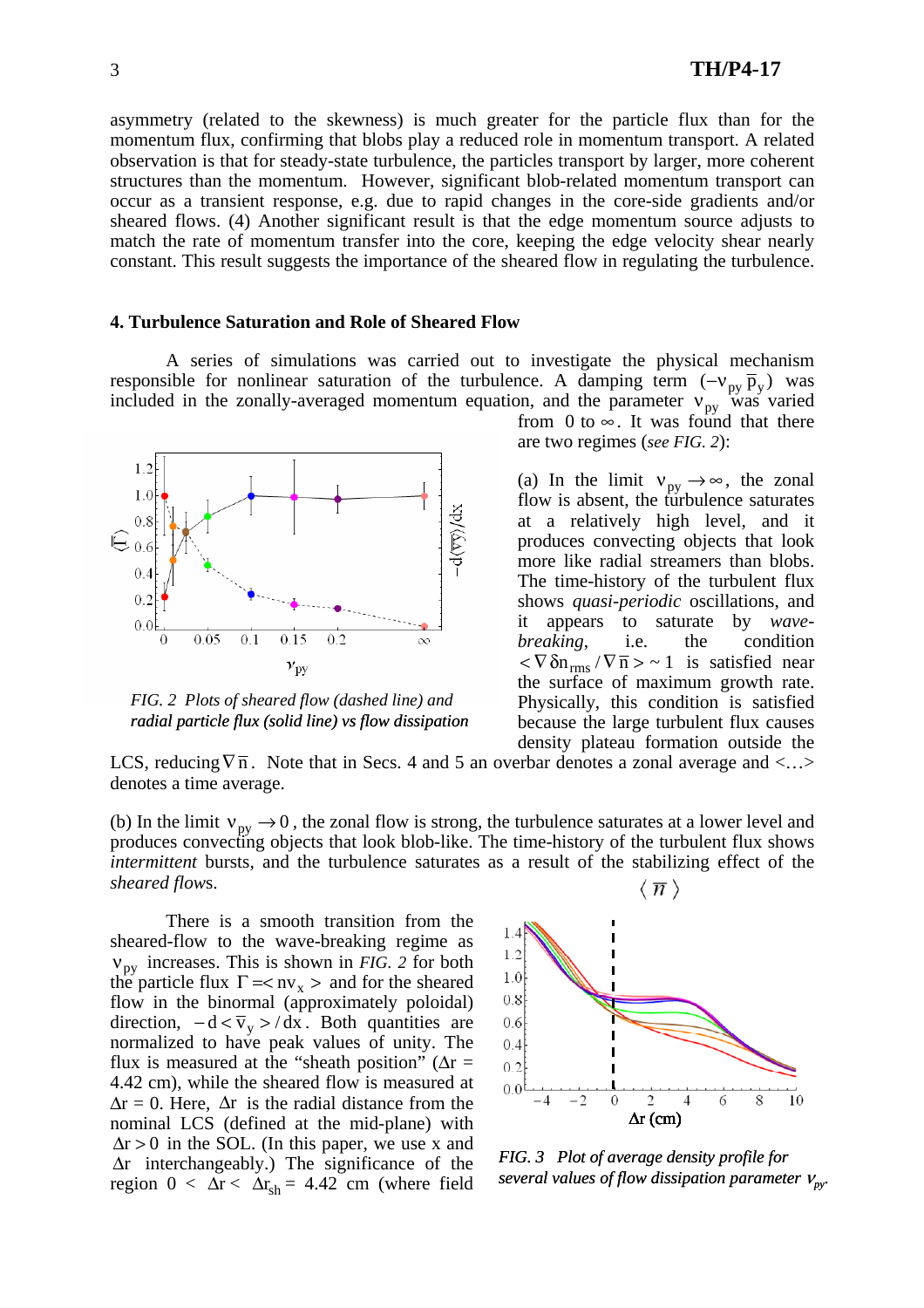### lines are assumed disconnected from the sheath) is discussed in more detail in Sec. 5.

 The transition between the two turbulence saturation regimes is also evident in *FIG. 3*, which shows the density profiles  $\langle \overline{n} \rangle (\Delta r)$  for several values of flow damping, and the resulting density plateau formation at large  $v_{py}$ . The colors of the curves correspond to those of the data points in *FIG.* 2 and thus label  $v_{py}$ . The vertical dashed line indicates the nominal position of the LCS. Only a small amount of sheared flow damping is needed to produce a large increase in turbulent radial particle flux (*FIG. 2*) and thus develop a significant density plateau in the near SOL (*FIG. 3*). This nonlinear evolution of the density profile saturates the turbulence by reducing the instability drive. As in the two-region model collisionality studies mentioned in Sec. 2, we find that a relevant dissipation parameter (here  $v_{\text{pv}}$ ) plays a key role in determining the transport.

 One can estimate analytically the flux saturation levels in the limits of weak and strong sheared flows and the transition point.

In the limit  $v_{py} \rightarrow \infty$  we use the wavebreaking condition,  $k_y \tilde{n} = \nabla_x \overline{n}$ , combined with the continuity equation,  $\gamma \tilde{n} = k_y \tilde{\phi} \nabla_x \bar{n}$ , and the definition of particle flux,  $\Gamma = \tilde{n} \tilde{v}_x >$ , to get an estimate of the particle flux at saturation,  $\Gamma_{\text{sat}}(v_{py} \to \infty) \sim \gamma \nabla_{\text{x}} \overline{n}/k_y^2$ , where  $\gamma = c_s (L_n R_c)^{-1/2}$  is the growth rate of the curvature (~1/R<sub>c</sub>) driven interchange mode. For the most highly damped case in *FIG. 2*, we find that the growth rate is significantly lower than this estimate. If we use the numerically determined growth rate, the wavebreaking estimate for  $\Gamma_{\text{sat}}$  agrees with the computed turbulent flux to within a factor of 2.

In the limit  $v_{\text{pv}} \rightarrow 0$ , the condition for sheared flow to stabilize the mode is  $\gamma \sim \overline{v}_{y} / L_{v}$ . Balancing the Reynolds stress term in the vorticity equation with the damping term, we obtain the scaling  $\overline{v}_y = (k_x / k_y)^2 (k_y^3 | \tilde{\phi}|^2) / v_{py}$ y  $\overline{v}_y = (k_x / k_y)^2 (k_y^3 | \tilde{\phi} |^2) / v_{py}$ . Finally, using the continuity equation and the definition of particle flux, we obtain the following estimate of the saturated particle flux:  $\Gamma_{\text{sat}} = \widetilde{n} \widetilde{v}_x > - (k_y / k_x)^2 (\overline{n} v_{py} L_y) / (k_y L_n)$ . Using the simulation parameters for the case  $v_{py} = 0.04$  (the "knee" of the curve in *FIG. 2*), we find that this formula gives good agreement with the computed turbulent particle flux.

 Thus, for small zonal flow damping our estimate of the saturated turbulent particle flux Γ<sub>sat</sub> is proportional to  $v_{py}$  and independent of growth rate γ; for large damping, Γ<sub>sat</sub> is independent of  $v_{pv}$  and proportional to  $\gamma$ . These scalings agree with the numerical results shown in *FIG.* 2. Equating the two expressions gives an estimate of  $v_{\text{pv}}$  at the knee of the curve which marks the transition between the two regimes.

 Finally, we mention that NSTX parameters were used for the runs in these figures, similar to those discussed in the next section. However, in the NSTX modeling we set  $v_{\text{pv}} \rightarrow 0$  so that the full zonal flow dynamics are retained.

### **5. NSTX Modeling**

 The simulations described above contain enough physics that it is reasonable to ask whether such a model could reproduce some aspects of experimental edge turbulence data. We have carried out an extensive comparison of the SOLT simulations with the 2D gas-puffimaging (GPI) data on NSTX, which allows a degree of comparison with theory not previously achieved using 1D time series data from probes.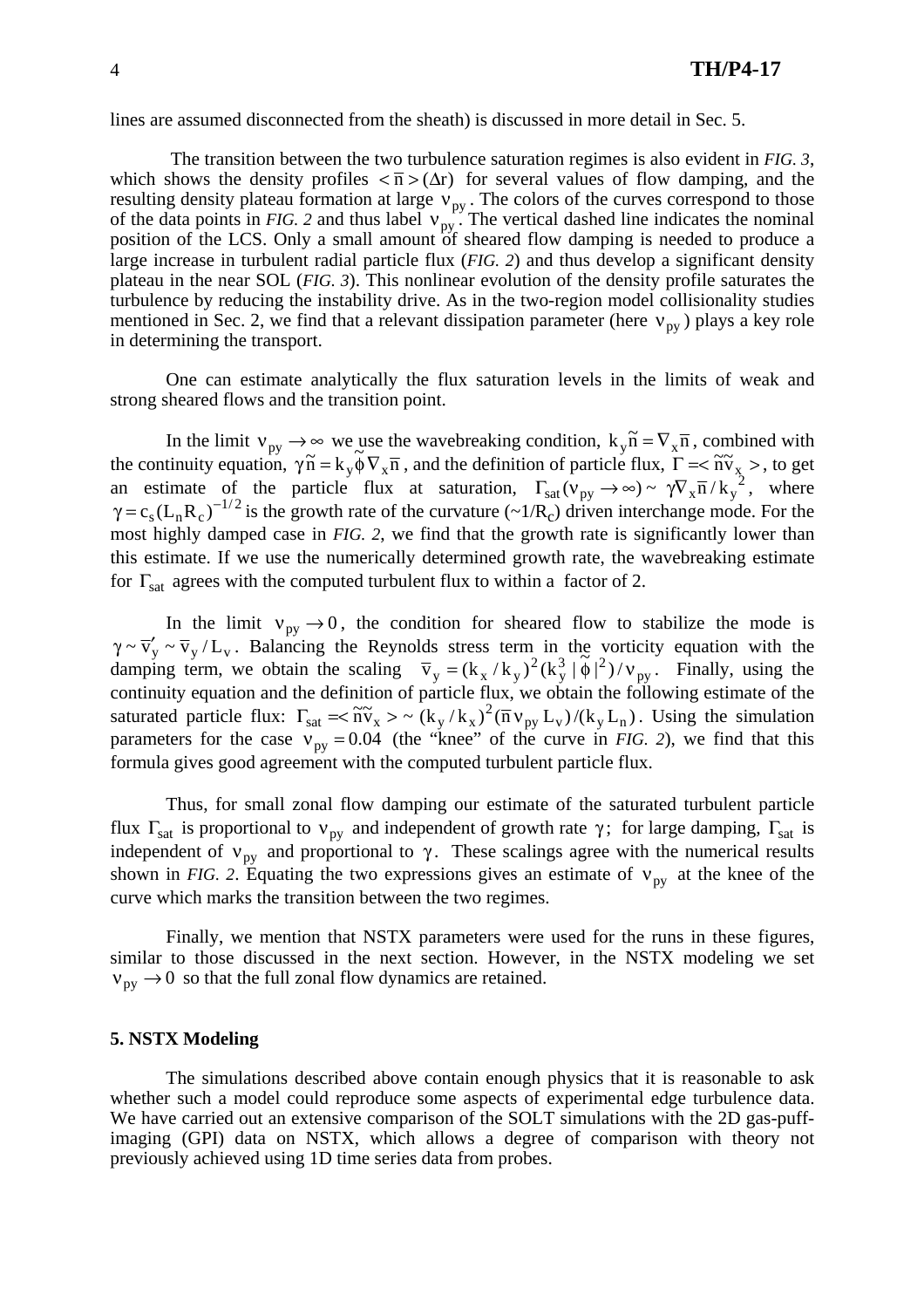The idea of the GPI diagnostic is to puff a small amount of neutral gas for diagnostic purposes (helium in the shot analyzed here, but deuterium in most shots) into the SOL plasma and view the resulting visible light emission by a fast camera. The result is a time sequence of 2D (radial-poloidal) images (a "movie"), showing the light emission,  $I = n_0 f(n_e, T_e)$ , where  $n_0$  is the neutral density of the puff and  $f(n_e, T_e)$  is the effective emission rate obtained from a collisional radiative (CR) model of the helium atom [8]. Viewed along the B field line, the emission provides a visualization of the turbulence and blob dynamics normal to **B**. Given knowledge of the radial profile of the injected gas,  $n_0(x)$ , and and the helium CR model, together with a passive-convection ansatz, the local plasma density and temperature fluctuations can be extracted from the GPI data [9]. Here, we take the opposite approach. A synthetic diagnostic is implemented in the SOLT code using  $f(n_e, T_e)$  to calculate the intensity of the GPI line radiation from the computed fluctuations in the turbulent density and temperature. This simulated light intensity pattern is then analyzed and directly compared with the NSTX GPI intensity data.

 The results described in this paper model NSTX shot #112825 (the same shot discussed in [9]), which was an L-mode discharge and used He gas puffing to simplify the calculation of  $n_0(x)$ . It should be noted that techniques have been developed to calculate  $n_0(x)$ for deuterium using the neutral particle code DEGAS 2 [8], and recently a new fitting formula was obtained for the neutral gas profiles in NSTX shots with D gas puffing. There is a large and ever-growing database of GPI movies on NSTX using D gas puffing which can be analyzed by the techniques described here.

 For the shot analyzed here, several points of agreement have been found between the turbulence simulations and GPI data, and key parameters have been identified. Our goal is to choose parameters such that the simulated turbulence satisfies the following properties: (i) the turbulence is intermittent and blobs are emitted in random bursts, similar to what is seen in the NSTX GPI "movie" for this shot (*FIG. 4*), (ii) the radial profile of the GPI radiation intensity I( $\Delta$ r) computed with the SOLT synthetic diagnostic agrees reasonably well with the data (*FIG. 5*), and (iii) the radial skewness profiles,  $S(\Delta r)$ , for the density, temperature and GPI intensity are similar to those inferred from the data in the radial region where the fluctuations are large, viz. away from the blob birth zone ( $\Delta r > 0$ ). Moreover, we want to demonstrate quantitatively that the turbulence predicted by the SOLT code generates blobs



*FIG.* 4 GPI emission pattern ( $\delta$ *I* / *I*) in the  $\Delta$ *r*-y plane for three equally*spaced frames taken from the NSTX GPI data (top row) and the SOLT simulation with synthetic GPI diagnostic (bottom row).* 

with properties similar to those observed in the GPI movies for NSTX. Thus, we have used a blob tracking algorithm to compile a database of blobs, and we computed the blob statistics for both the simulation and the NSTX data, comparing (iv) the PDF of blob size  $a_h$  (*FIG. 6*) and (v) the PDF of blob velocity  $v_x$ .

 In *FIG. 4*, we show three equallyspaced snapshots in time of the GPI intensity pattern  $\delta I / < I >$ , where  $I(\Delta r, y, t)$  is the GPI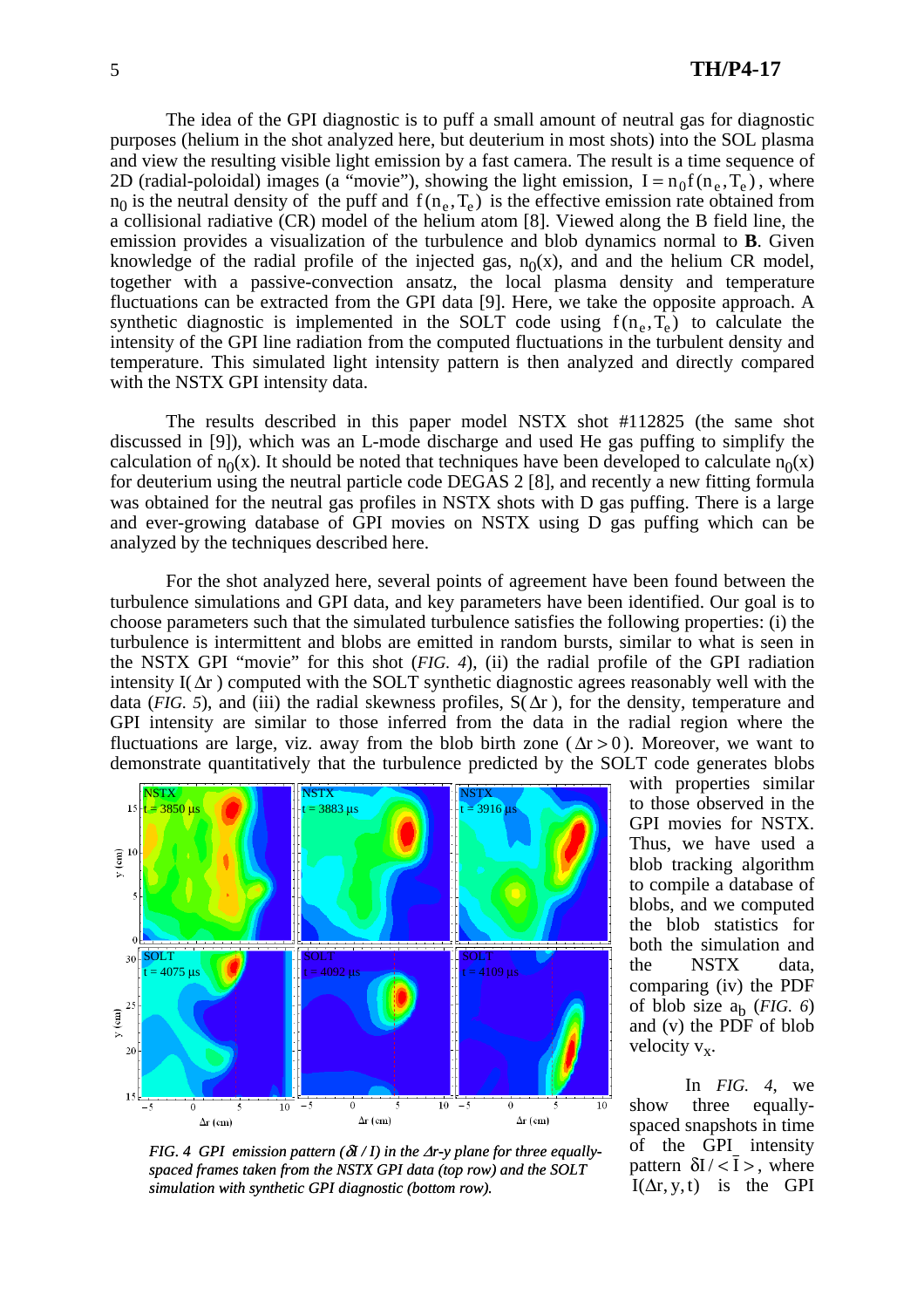intensity mapped to the midplane,  $\delta I = I - \langle \overline{I} \rangle$ , and again an overbar denotes a zonal average and  $\langle \ldots \rangle$  denotes a time average. The top row in *FIG.* 4 is taken from the NSTX GPI "movie" (time-sequence of frames) for shot #112825, and the bottom row is taken from the SOLT



*FIG. 5 Radial profile of GPI intensity, I(*∆*r) for both the NSTX data and the SOLT simulation.*

simulation with synthetic GPI diagnostic. From watching the entire sequence of frames, one sees that the simulation intermittently produces blobs as in the experiment. The simulated blob shown in *FIG. 4* has roughly the same shape and radial velocity (within a factor of 2) as in the NSTX data, and it develops a similar elongation in the direction of the flow. We also see that  $v_x$  matches better than  $v_y$ . This is expected because the 2D simulation does not have all of the physics needed to compute the radial E field (and thus  $v_y$ ); however, it can describe the blob charge polarization physics responsible for  $v_x$ . A more quantitative analysis of  $v_x$  can be obtained from blob tracking, as discussed subsequently. We note that agreement in the intensity I itself is poorer due to the far SOL discrepancy discussed in connection with *FIG. 5*.

 In *FIG. 5*, the radial profiles of the GPI intensity  $I(\Delta r)$  are compared for both the data and the simulation. In each case, the red curve gives the *median* value in time of the y-averaged intensity at each radius. The blue dots indicate the *mean* (y- and t-averaged) value of I; the blue bars give the standard

deviation with respect to the mean. Both the experimental and code data were processed in the same way, and the peak intensity was normalized to 1.0 in each case. Note that the simulated intensity in the SOLT code peaks at the correct radial position, just inside the radial position of the sheath at  $\Delta r = 4.5$  cm. The simulated intensity is much smaller than the measured value for  $\Delta r > 5$  cm, which indicates that the value of the sheath conductivity was too large in this run (cooling the far SOL too much). Thus, further optimization of parameters is possible in the simulation.

 We do not show here the radial profiles of the skewness S of the GPI intensity, but give the following comments about the comparison. The simulation reproduces the general shape of  $S(\Delta r)$  in the experimental data: the skewness is negative in the core, goes through zero near the LCS, and rises monotonically to large values at the wall). However, matching the intensity data in the region near the LCS where S is small requires some care due to the



*FIG. 6 PDF of the blob size a in NSTX data and SOLT simulation*

non-monotonic dependence of the radiation function on  $T_e$ . One must adjust the core heat source and the dissipation parameters so that the mean turbulent temperature profile does not greatly exceed the measured profile in that region. Thus, the skewness near the separatrix can be used as a diagnostic for the dissipation parameters.

 In *FIG. 6* we show the probability distribution function (PDF) of the (poloidal) blob half-width *a*. To get these curves, a database of blobs was created by defining a selection criterion for blobs and applying it to the turbulence data over the the spatial range  $0 < \Delta r < 10$  cm and covering a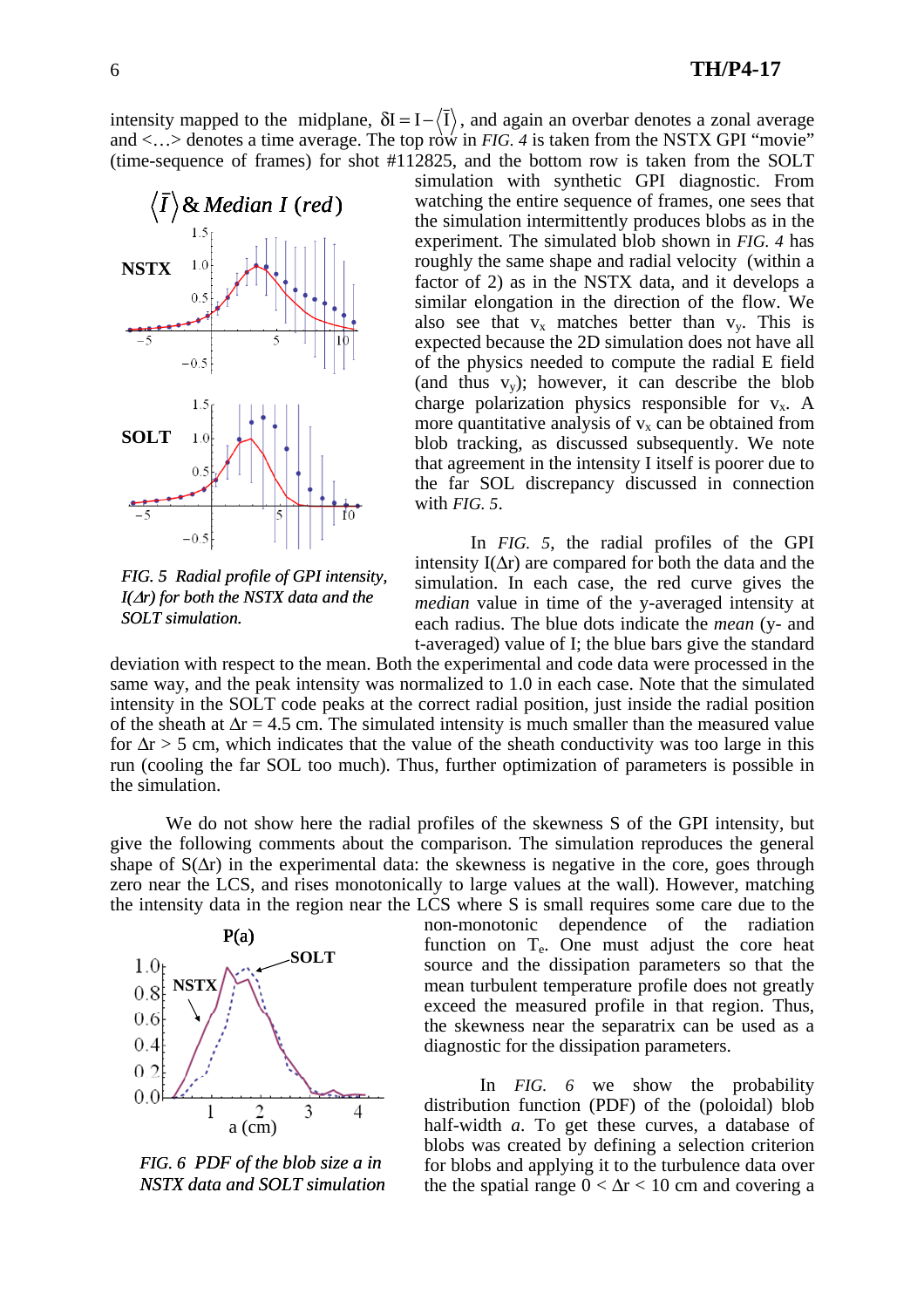time slice of 1200 µs. Both the experimental and simulation data were processed in the same way. We find that the results from both the SOLT simulation and the NSTX data analysis give a most probable blob size in the range  $a \sim 1.5 - 2.0$  cm, and the width of the PDF also agrees fairly well. It should be pointed out that the shape of the PDF is sensitive to the criteria used in constructing the blob database, the types of filtering and data smoothing, etc. For example, the results in *FIG. 6* used no poloidal smoothing; when significant smoothing in y was used, the most probable blob size increased to  $a = 2.5$  cm.

 Blob theory [1] makes a prediction for the most stable (and therefore most probable) blob size in the sheath-connected regime:  $a = a_* \equiv \rho_s (L_{\parallel}^2 / \rho_s R_c)^{1/5}$ , where  $R_c$  is the radius of curvature of the B field.. For the parameters of the simulation discussed in this section,  $a_* =$ 2.3 cm. Although all of the blobs in the simulation are not in this parameter regime, we would expect a<sub>\*</sub> to be a typical scale size for the blobs, and *FIG. 6* shows that this is true to within a factor of 2.

The PDF  $P(v_x)$  of the blob radial velocity (not shown) agrees to within a factor of 2 between the simulation and the experiment. For this NSTX shot, the peak of the distribution is at  $v_x = 0.5$  km/s, whereas for the simulation the peak is at  $v_x = 0.8$  km/s and the latter distribution has a long tail at high  $v_x$  that is not present in the NSTX data. The reason for this factor of 2 discrepancy is under investigation using optical flow techniques in collaboration with T. Munsat. Again the simulation PDF is broader than the experimental one. Both the larger  $v_x$  and broader distribution in the simulation are consistent with the plasma in the blob birth zone being too far away from marginal stability (turbulence too strong), which is consistent with other aspects of the analysis. This suggests that the dissipation near the LCS in the simulation is too weak. Finally, we point out that the values of blob velocity obtained from this analysis falls within the limits predicted by blob theory [9].

 We have found that the five properties listed above are sensitive to the parameters of the simulation model, and we have tried to constrain these parameters by experimental data for the given shot. In the NSTX modeling runs, we set the flow damping parameter to zero,  $v_{py} = 0$  (see Sec. 4), to obtain the full sheared-flow dynamics and coherent structures that were blob-like (not radial streamers). The restoration term  $\propto v_T$  in the electron temperature equation was used to damp the turbulent fluctuations near the separatrix and to restore the turbulent T profile to the specified source profile (which was based on Thomson scattering measurements). For these comparisons, both the time- and y-averaged density and temperature profiles were constrained to match experimental data. Optimizing  $v_T$  gave more intermittent behavior and a better match on the skewness profile  $S_I(x)$  of the GPI intensity.

 In addition to damping parameters, it was important to optimize the sheath location. To explain this, we note that there are three radial regions with different topologies in the simulation: (1) the edge region inside the LCS ( $\Delta r < 0$ ) in which field lines are closed, (2) the near-SOL region just outside the separatrix ( $0 < \Delta r < \Delta r_{sh}$ ) in which the parallel connection to the sheaths is assumed weak ( $L_{\parallel} \rightarrow \infty$ ) due to X-point effects, and the far-SOL region  $(\Delta r > \Delta r_{sh})$  with a finite L<sub>||</sub>, resulting in sheath effects playing a prominent role ("sheathconnected"). The sheath conductivity in the simulation vanishes in the edge region and increases sharply in the SOL (tanh profile); we refer to the inflection point of the curve as  $\Delta r_{sh}$  and the width of the transition as L<sub>sh</sub>. The GPI intensity profile I( $\Delta r$ ) was found to be sensitive to the position of the sheath entrance ( $\Delta r_{sh}$ ). For the optimal sheath location, the degree of intermittency was sensitive to the parameter  $L_{sh}$  (width of the tanh function), which controlled the sheath penetration into the region just outside the separatrix. For  $L_{sh}$  too large, the turbulence was damped; for  $L_{sh}$  too small, the turbulence activity was too high (too many blobs, not intermittent), but for intermediate  $L_{sh}$  the code obtained a sustainable turbulent state that was highly intermittent, as observed in the NSTX GPI movies.